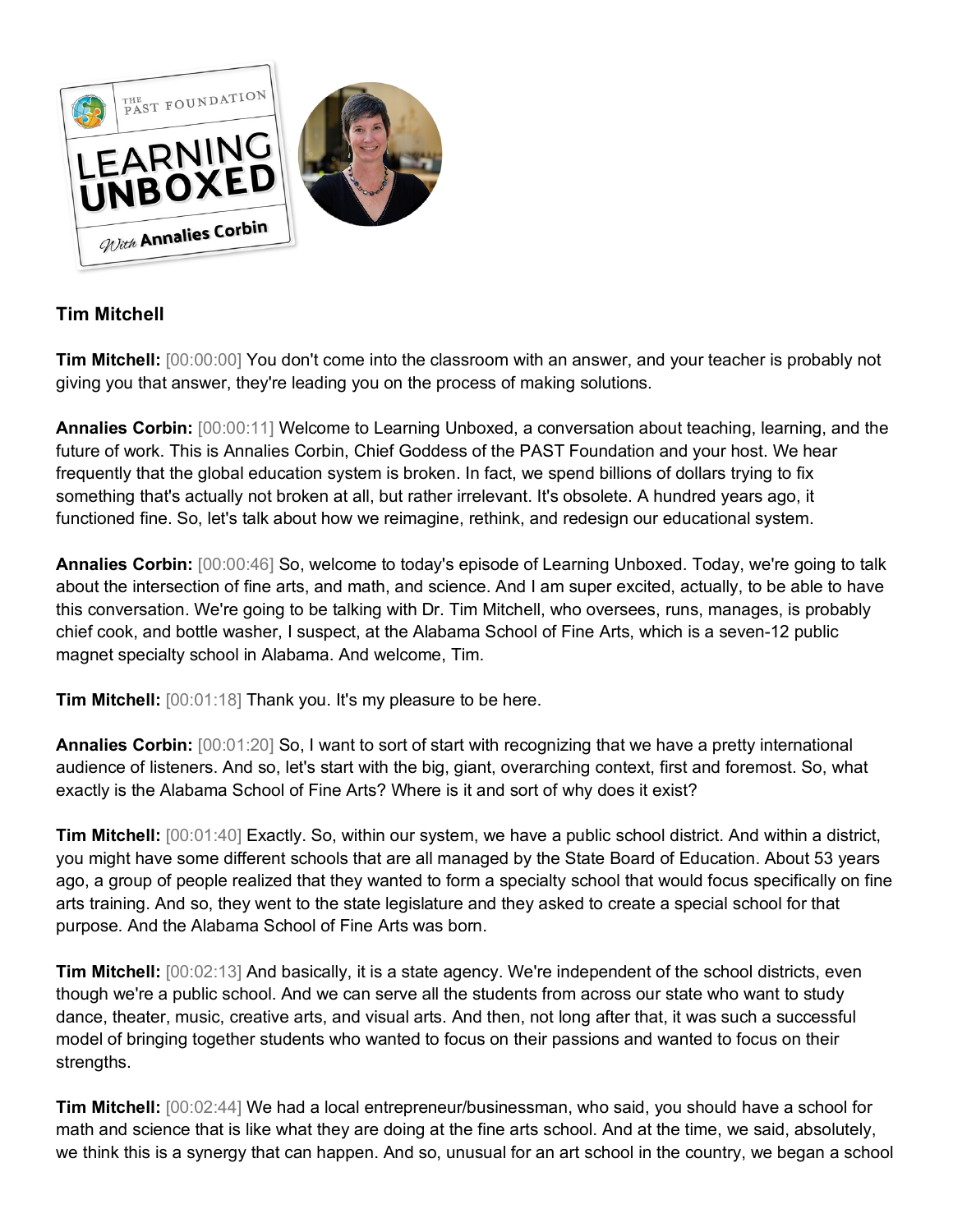of math and science. And right today, about a third of our students are in our math and science specialty, which has become our sixth specialty along with those other five.

**Annalies Corbin:** [00:03:15] Wow. That is absolutely remarkable because these conversations come up in other places, obviously, but I think this is the first one I've ever seen, where they said, hey, we can do that, we'll roll it in, it'll be part of us, not something completely separate. That's absolutely amazing.

**Tim Mitchell:** [00:03:34] No. In time, there have been a couple of other schools like us that are focused on math and science specifically, but the idea that we would try to understand and maybe even invent what that synergy would look like. So, for example, when you come to us as a math and science student, you go through an audition process rather than an application process. And then, you are working in your specialty. Here's how the Alabama School of Fine Arts sets up your day.

**Tim Mitchell:** [00:04:04] In the morning, you're doing your advanced high school degree in Alabama and you have a couple of hours where you're taking your history class, your English class, your social studies class, modern language, all of those things. And then, have a nice lunch. And then, in the afternoon, for three to four hours, you focus on your specialty. And with six years to focus on your specialty at three to four hours a day, you become incredibly prepared, and incredibly advanced, and you really get into sort of the creative, collaborative side of each of those disciplines.

**Tim Mitchell:**  $[00:04:43]$  And so, you're really doing work in the high school by the time you hit nine through 12, that is already at the college level, even in ninth grade, in many ways. And our math and science students benefit from that because that focused education that we had developed for being able to dance in a significant amount of time instead of an after-school program, being able to play music for a significant amount of time rather than just as an extracurricular or in a band.

**Tim Mitchell:** [00:05:15] So, we really made it our curriculum. The specialties really are our curriculum. And so, we have almost a pre-professional approach to it all. So, how that have worked with math and science, at first, math and science, they were very different from the arts and it was just about the schedule. But as time has gone by, we've found those synergies. So, the same effort that is going into a visual arts portfolio, a body of work is being developed by math and science students in the sense that they end with a culminating research project that they do with a local university.

**Tim Mitchell:** [00:05:15] And it's been enormously successful for the math and science students to think of the competitions that they go out to, like the science bowl as performances, and think of the role of coaching and rehearsal in their lab work. So, it's quite interesting. And right now, I'm happy to say, like the math and science, this is the third year in a row that they have won the honor of representing Alabama. They won the state bowl in the National Math and Science Bowl.

**Annalies Corbin:** [00:06:25] That's wonderful. That's fabulous.

**Tim Mitchell:** [00:06:28] And we just had a few who won a NASA hackathon for COVID-19 solution. So, just as proud as we are, our art students have unbelievable success stories of their own. We're working right now with Carlos Izcaray, who is a conductor of the Alabama Symphony on an all-new original composition that's taking place as a virtual ensemble. And so, we kind of approach all those things the same way. And I tried to explain it when I first was coming to what we call ASFA, Alabama School of Fine Arts, ASFA, but I tried to explain it as, it's like the K-12 version of Carnegie Mellon. Like they're known for STEM, right?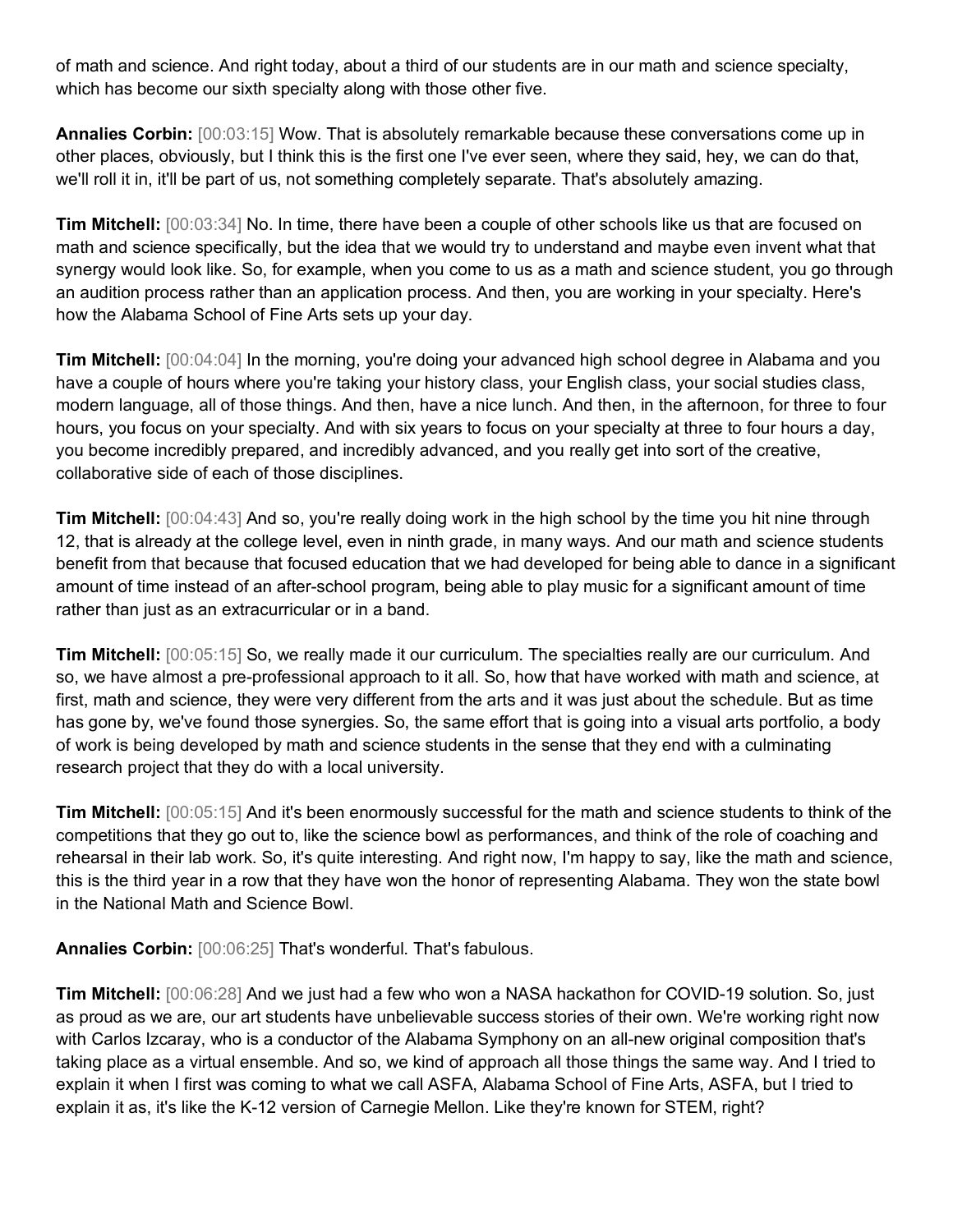**Tim Mitchell:** [00:07:16] But they also have a pretty rocking humanities department. And it's the intermingling of ideas and the cross-development of networks of people that have led to really new whole fields of study, the crossover between humanities, and math and science at Carnegie Mellon. And I see the same thing happening here. Because in the morning, all those students from the different disciplines mixed with each other, they're all very high potential students in their own area, very dedicated and advanced, what they can do is see what each other, what they're working on, how they're working on it, how they think. So, in visual arts, when you get a studio habit of mind, how do you explain that to your math and science friend?

**Annalies Corbin:** [00:07:59] Right. And so, one of the things that's fascinating to me about this, and I truly, truly love this, because I engage with lots and lots of different folks about conversations very much like this, and oftentimes, as I'm sure you are very well-aware, you find these folks, and especially when you start talking about math and science or STEM education generally, what happens, as I'm sure you've experienced, is there are these two camps that seem to set themselves up, right?

**Annalies Corbin:** [00:08:26] I'm the STEM camp or I'm the STEAM camp. And it's an intriguing thing. And over many, many years now, lots of our listeners have heard me say this, I collect the acronyms, right? Because I'm an anthropologist by training. And so, I have found that the human need to find themselves in that moment to be really, really intriguing. And for better or worse, when we put so much emphasis in this country, and certainly, funding in the United States around STEM education, that was really sort of the thing that changes that dynamic.

**Annalies Corbin:** [00:08:57] It's not that we weren't doing a lot of those things before, but we put a label on it, and we stuck some federal funds, and we said, hey, to get access to this, you need to be this thing. And immediately, the backlash to that is, oh, my goodness, we're now leaving out the arts. We're leaving out, take your pick, all these different things, when the reality is that was never the intention. It was a way to show that these things are foundational. They could work differently.

**Annalies Corbin:** [00:09:21] They could propel and accelerate each other because of the natural intersections that are across all of those sorts of things. And so, I love the fact, first and foremost, that that's not the way you or the school have approached this at all, but literally have been able to say, no, these things can and should all be together. We're going to roll them together. We're going to use the same success metrics and opportunities across the populations to elevate and accelerate the students involved. So, bravo because that's awesome.

**Tim Mitchell:** [00:09:55] Well, thanks very much. I have to say that I think in this STEAM versus STEM, I see the STEAM as a very interesting conversation that's happening within a whole school curriculum where your students are studying every topic and you want to understand like how these things are going to integrate. I think coming from the point of view that we had with fine arts, that dance really needed their time to develop their discipline fully. Music needs their time.

**Tim Mitchell:** [00:10:29] They need to literally practice their instrument, and then also practice being in an ensemble, and then also learn the upper reaches of sound engineering, and of composition, and arrangement, and all of those things. And so, you could come up with a system in which you're saying, oh, I'm going to create a class that it's about the math of music, or it's about the visual arts of design, but our approach is more to understand that those disciplines do need their time and they do have their traditions.

**Tim Mitchell:** [00:11:01] But what we want to do is look at the habits of mind that our students can exchange. And so, we figure, everything that we've learned about creativity on the fine art side, from our creative writing classes and their writers' workshops, that from the critique in visual arts, from the rehearsal in theater arts, all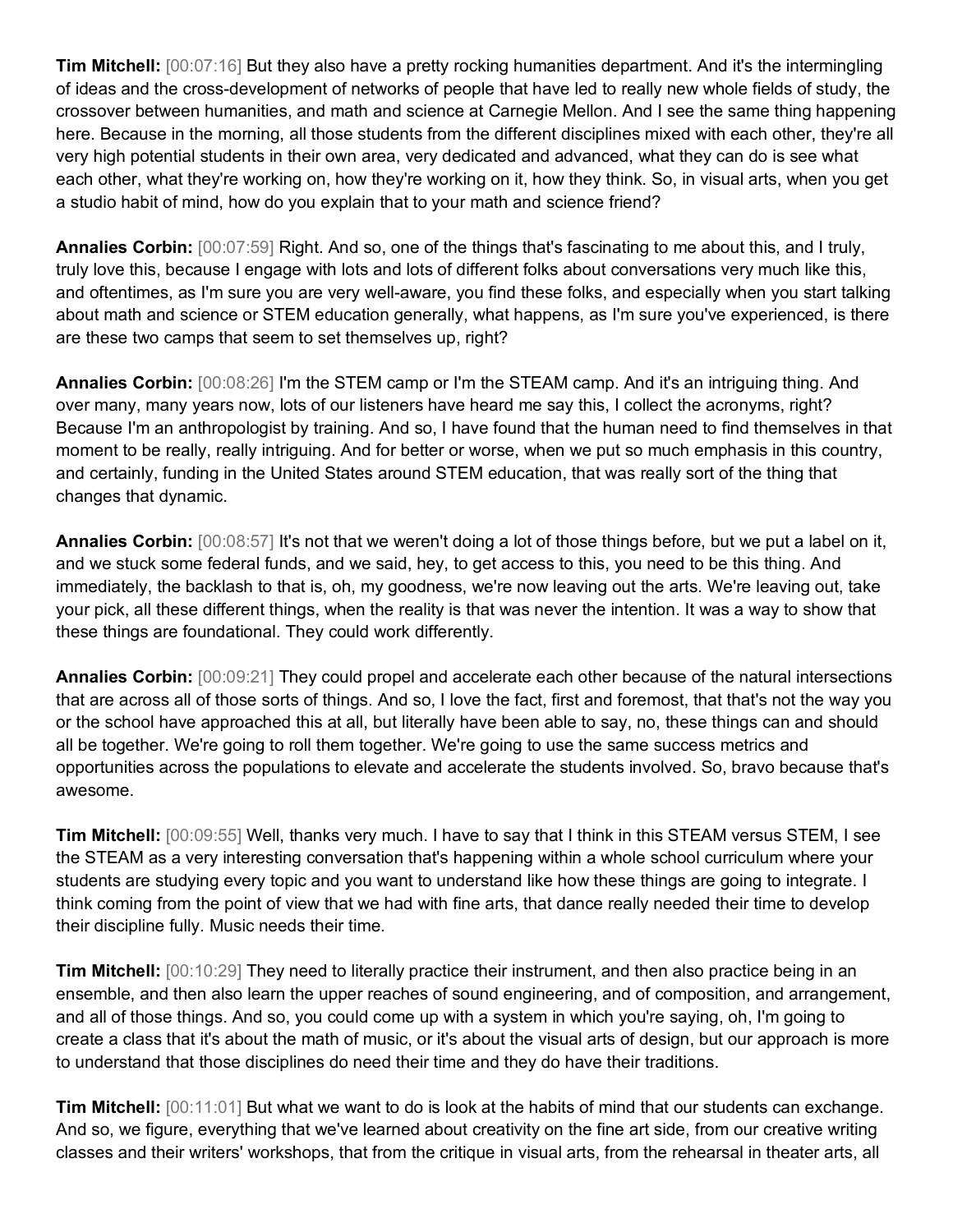of those things can translate into math and science. And math and science then looks at innovation and creativity in a very forward-thinking way.

**Tim Mitchell:** [00:11:34] Meanwhile, all the things that you look at in math and science, the scientific method and how you research something in depth, and how you work in a team, and how you may have something that is an experiment that does not work, all of their thinking can apply to these other areas. Imagine thinking of your creative writing draft as a lab experiment. Imagine thinking of your music composition as a body of work rather than just one piece. So, it's not that we are creating a hybrid classroom.

**Tim Mitchell:** [00:12:13] And I think we're spiritually aligned with STEAM, but we're practicing STEM, and we're practicing fine arts, and we're allowing the authentic connections and networking to be made. And that includes with the faculty, because our faculty here on the fine arts side are all working artists and our faculty on the math and science side are working researchers. And so, the faculty, too, are coming to each other, and saying, have you thought about this, the way I think about it in my field? And I think that makes a huge difference.

**Annalies Corbin:** [00:12:52] I think that it does. And I think that's wonderfully well-put. And I truly, truly appreciate the sort of thinking about that sort of philosophical point of view. And so, that's really intriguing. So, I want to dig in a little bit sort of the school, from the student experience side just a little bit. And so, I'm really curious, and I have no doubt, actually, that some of our listeners are thinking the same thing. So, the students that come in and they get the opportunity to come in as seventh graders.

**Annalies Corbin:** [00:13:19] So, to your point, they get six years potential opportunity to really craft, and find, and hone their skills in whichever sort of pathway or component that they're in. But do the students have the flexibility or even the desire—let's say I enter and dance, but suddenly, I'm uninspired and I want to shift over to the science side or the math side, do the students have the ability to move within the programming or is it, I'm in this pathway and this is the pathway that you're in? How does that work from the student experience side?

**Tim Mitchell:** [00:13:54] So, this is one reason why we have seventh and eighth grade, instead of just nine-

**Annalies Corbin:** [00:13:57] Exactly. For all of us, right?

**Tim Mitchell:** [00:14:01] Yeah.

**Annalies Corbin:** [00:14:01] Figure it out before high school.

**Tim Mitchell:** [00:14:04] Right. Exactly. If we had just nine through 12, I think it would look different. I think it would look different. And we do accept some ninth graders, of course, because we're still open to that. Some people want to join in high school. But then, they are typically in for the long game, and I think seventh and eighth graders are, sometimes, they look around and they see other things. Of course, we have had some change.

**Tim Mitchell:** [00:14:26] I'd say one of the great stories is about a family that will send a couple of students, and then the third sibling—two will go into math and science, and they think, oh, the third one is going to also join us in math and science because that's the family we are, and then that person chooses visual art or chooses theater. So, that's one way it happens. Another way is that a student just changes their mind.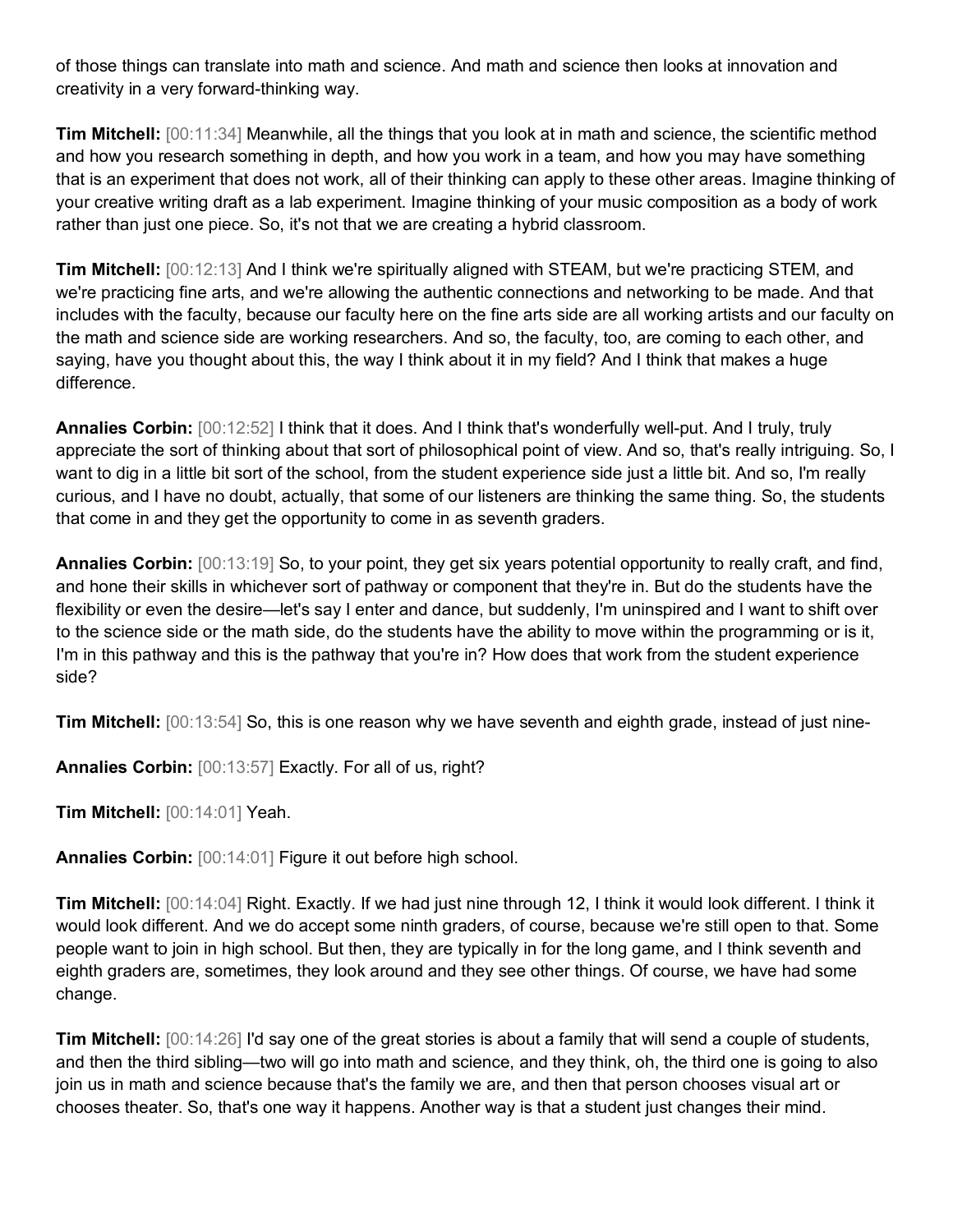**Tim Mitchell:** [00:14:51] And so, yes, they can apply internally, much more easily than externally. We already know their profile. We know their interests. We can talk with them about fit. So, I've heard of creative writing, students who move into theater. I've heard of a few examples. Well, I think probably, the most natural connection really is music, and math and science. Those two do have crossover more than the other areas, but it's not impossible to change.

**Annalies Corbin:** [00:15:21] Right. And the school is located in Birmingham, correct?

**Tim Mitchell:** [00:15:25] Right.

**Annalies Corbin:** [00:15:26] And you also have a partially residential program. So, that leads me to assume, and please correct me if I'm wrong, so students are coming from all over the State of Alabama to attend the school?

**Tim Mitchell:** [00:15:37] Yes, they are. So, we have the dorms specifically for that reason, about 18% of our students live in the dorm. And that's really so that we can serve the whole state rather than just the Birmingham area. Also, within the Birmingham area, our families travel longer to get to the school, to commute to the school, even as day students, because they're often coming from further out than a typical school district. This is not a local school. So, we are technically a state agency, which is so interesting, right? And an independent district, like I mentioned before.

**Tim Mitchell:** [00:16:16] But our mission is to try and reach, if we can, all of the state. I think over time, what we're doing now is transitioning from a time in which students from all over the state would come and apply to ASFA based on its reputation to the school beginning to reach out across the state and try to help students develop that skill set that they need early, right? So, it's very hard to show up and maybe not have already studied in your area of strength. So, we want to be talking to literally kids in fourth, and fifth, and sixth grade before they might apply in seventh and eighth. And we do have some that apply in seventh and eighth.

**Tim Mitchell:** [00:17:01] And we say, look, you're not ready, here's this summer program you can take. Here are the things you can do on the side. Here's the type of testing you should try. Here's the practice you should do so that they can come back again another year, and apply again, and then they often make the program. In fact, those are often the best-prepared students. But having the state mission, yes, it is a selective program, where more people audition than we have spots usually, but we go through an extraordinary effort to try and reach beyond the region and to sort of beyond just reaching out to the other counties, but really just helping with that process of being able to come here.

**Annalies Corbin:** [00:17:49] And what does that look like over time? And scale is always one of those things. Obviously, it happens in every state. Lots of communities, really successful programs. There's a very valid reason and rationale for wanting to take the best programs. At the end of the day, we are all collectively about ensuring the best success opportunities for students. And also, for our listeners, students don't pay tuition. It's a public school. So, they get to go there. That's a really important thing.

**Annalies Corbin:** [00:18:20] I want to make sure that we're really upfront about that. This is not a school that is restricted just to those who are wealthy enough to be able to afford the opportunity. It's broadly open. But how do you? Because I would assume that for a program that is successful as yours is, there is a lot of requests, asks, needs, wants, or aspiration to say, how can we, in fact, see the same success in other places? So, what is the opportunity for scale or the opportunity? You were touching on helping kids be prepared, but what is that pushback into more traditional school or into other communities?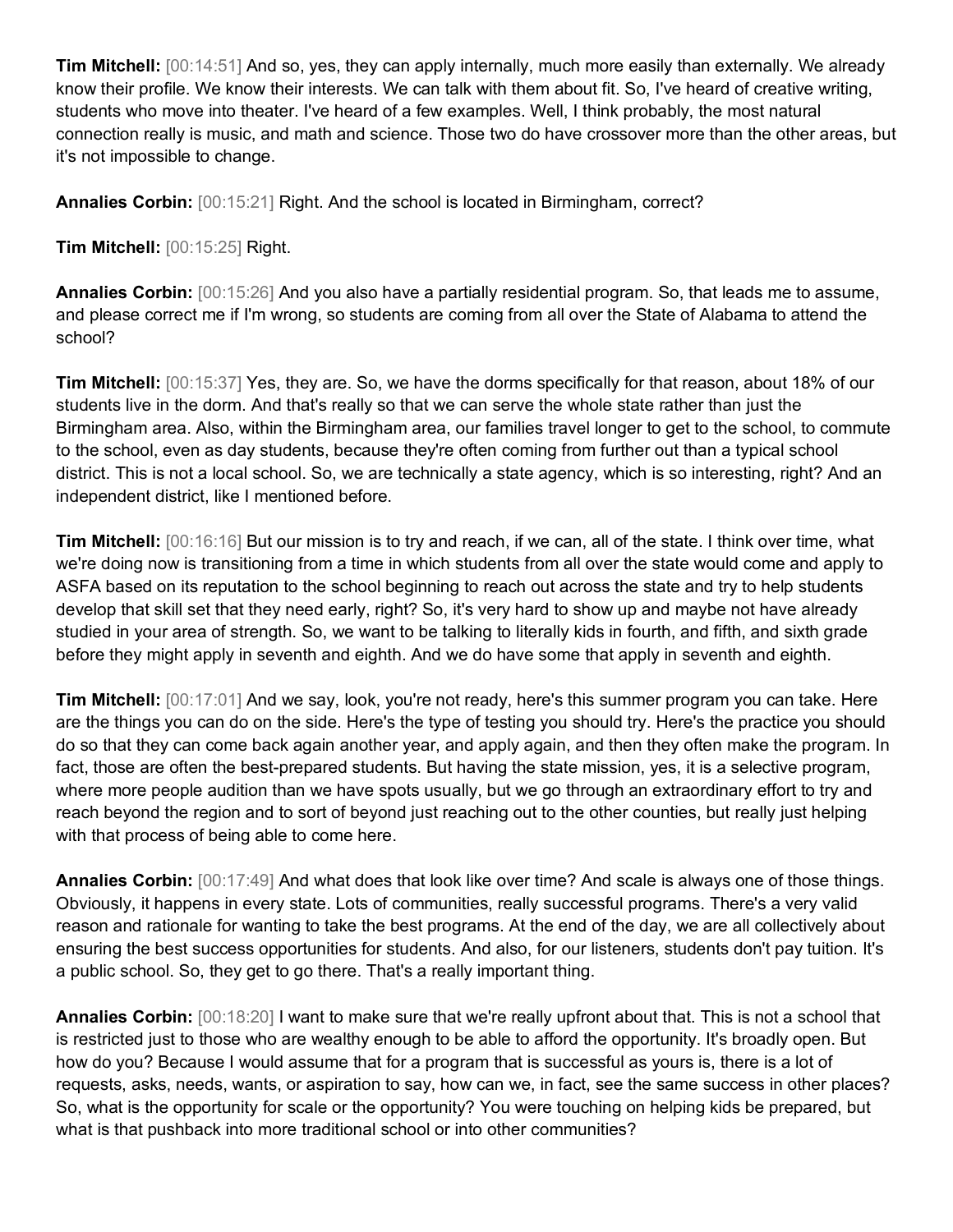**Tim Mitchell:** [00:19:00] That question has some complicated answers, so I'm going to try to break it down.

**Annalies Corbin:** [00:19:08] Absolutely.

**Tim Mitchell:** [00:19:09] Alright. I mean, the first thing to realize is that by being open to the state population, we have a greater amount of diversity, but it also means that we have a lot more work to do on inclusion, and equity, and bringing together all of these different identities, all of these different regions of the state, all of these different families, and just having them encounter each other. And to me, that's a little bit like going off to college, even though we're days old.

**Tim Mitchell:** [00:19:40] We got the dorm, but it's a little bit like that because you are encountering people. And so, that's one big thing. The second thing I would say is that I think when people look at going to a school like ASFA, of course, they want to come to the Alabama School of Fine Arts because our kids have done well in getting into college. I mean, we have an 85% to 90% Merit Scholarship success rate. A typical school has 15%.

**Annalies Corbin:** [00:20:10] Right. Pretty remarkable balance there, right?

**Tim Mitchell:** [00:20:14] Yes. So, that was about 8.8 million last year and typically can run up to 10 million a year that is awarded to our students. And that just shows the success that they have in being prepared for college and university. And not only do they go to colleges and universities, they go to some of the top conservatories. They go to some of the top visual art colleges in the country. So, that success and that rigor is sort of a draw, but I also think that it comes down to students who feel like they find their people, right?

**Annalies Corbin:** [00:20:48] Right.

**Tim Mitchell:** [00:20:49] We have heard this many times. It's because if you are totally interested in your area, not all the other students around you support that. And you may be the very top person, too, in your field, in your school, but imagine you do know how to sight-read music, but you come to ASFA and everybody knows how to sight-read music. You do love math and science, but everybody's got that game, right? And so, we think of it as an accelerant. Just maybe, it's the true meaning of magnet, but we're bringing together highpotential students.

**Tim Mitchell:** [00:21:26] But being with your peers, it's like going up to the major leagues. Suddenly, everyone around you can play at your level, and you have to step up, and push yourself, and meet that challenge. And it's the peers, right? It's the peers who come up with ideas that you haven't come up with yet, who are just as interested, they're so strong in their field. And honestly, you come in, in seventh or eighth grade, and you look ahead, and you're like, wow, how do I become that 12th grader?

**Tim Mitchell:** [00:22:00] But there's a process here where I think people are uplifted in their interest. And it's not just that we do have a renowned faculty, actually, highly awarded faculty. In fact, just yesterday, I got the news that our Director of Student Support, who was also an alumni, who is also the Chair of the Music Department for 14 years, she has the number one top holiday hit on all the smooth jazz channels.

**Annalies Corbin:** [00:22:29] Oh. Well, there you go then. Hey.

**Tim Mitchell:** [00:22:31] Yeah. Her name is Kim Scott. So, I could go through all these points of pride, which I think are really important, but you've got now the possibility of working with a mentor that looked at the world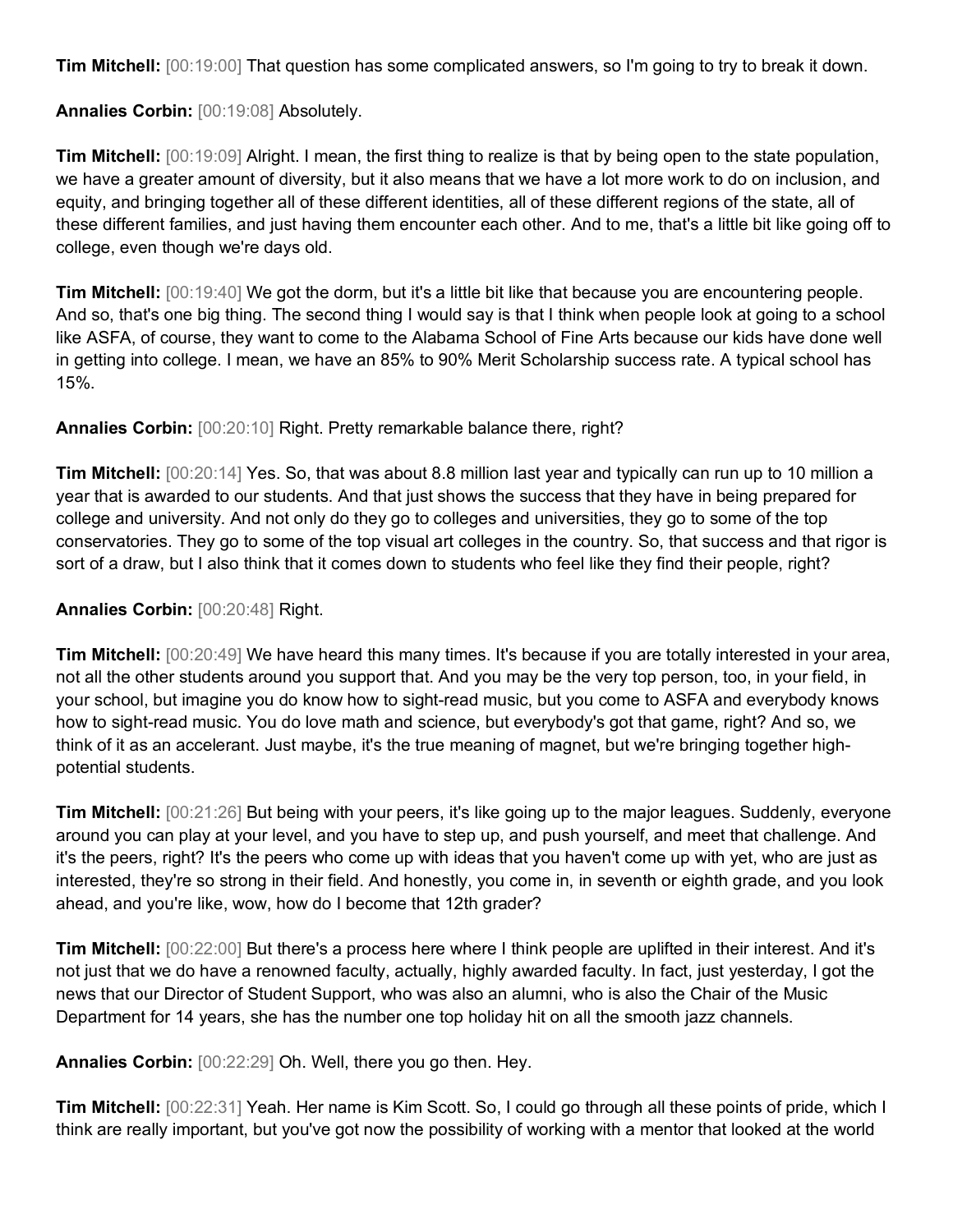the way you did and peers that are interested in what you're interested in. And we just hear students, alumni, and sometimes, parents telling the story of a student saying, I found my people. This is my place.

**Tim Mitchell:** [00:22:58] And in Alabama, when you come to our school, you're giving up that football tradition at the local high school so that you have time in the afternoon for rehearsals, and performances, and exhibits, and studio time, and things like that. This is not the typical high school experience. It really is a concentrated effort. But where you find that uplift is not in some of those traditional things, but in your peers' experience, and in your experience of working with them and the faculty. So, I'm beginning to think of it as an accelerator. I was trying to think, what is it that just—I mean, it goes beyond the curriculum in some way.

**Annalies Corbin:** [00:23:39] Right. And I think that a lot of our early college schools around the country think of themselves in that same vein. They would use that same term that they were accelerators. And so, I do think that that's a term that would resonate with lots of folks. One of the things I always want to be really mindful of in this program is the purpose of it is to highlight really great case studies, those exemplars in transformative education that are out there in the world. There's a lot of the intro on the program when we talk about this notion of school being broken. And I argue, well, it's not really broken, it's just obsolete as designed.

**Annalies Corbin:** [00:24:13] But that's not the case everywhere because we do have these exemplars all over the country and around the world of transformative, very modern, very now, very relevant education that's happening. And the purpose of the program is to say, look, let's take a look at those exemplars and see if we can't figure out collectively how to figure out the best things of those so that as communities are working on rethinking what education, teaching, learning, and future of work might look like, what are some of the things that I could go out that are happening right now, I can pull from and craft what is going to be meaningful for us?

**Annalies Corbin:** [00:24:47] And so, when we have these conversations, as folks are sitting in a community that doesn't have an Alabama School of Fine Arts, and math and science, but they want to pull elements from what you're doing into their local community, what are the two or three things that you think that your school does that other communities could do without having a specialty school? What do you think is the primary takeaway around thinking about that transformative educational experience for a future individual who ultimately ends up college career workforce?

**Tim Mitchell:** [00:25:27] Right. Well, if you don't have a school like ASFA available, I hope you have one in which you'll be able to go as far as you could go in your area of strength. And that means that it may be that schools need to be way more flexible about requirements. Absolutely, you're going to get all the core things that you need to get, just like we have our morning of advanced high school degree, but you need the time and you need the support to go beyond that. And I think that the very innovative things, the very different sort of classrooms do look a lot like fine arts classrooms.

**Tim Mitchell:** [00:26:20] For years, there was a discussion in regular—calling it regular, sorry. In schools, there was a conversation about the difference between a summative assessment and a formative assessment. Well, not to get too geeky about it, but summative is tests, and quizzes, and memorization, and content. Informative is about skills. And fine arts is all about the skills and always has been, long before that movement. Those classrooms were not in a lecture format. Yes, there's memorization in theater, that's not what I'm talking about, but they were highly interactive.

**Annalies Corbin:** [00:26:59] They were applied. They're hands-on applied. You got to have to do it, right?

**Tim Mitchell:** [00:27:04] But there are also areas where you constantly face a problem that you must solve, right?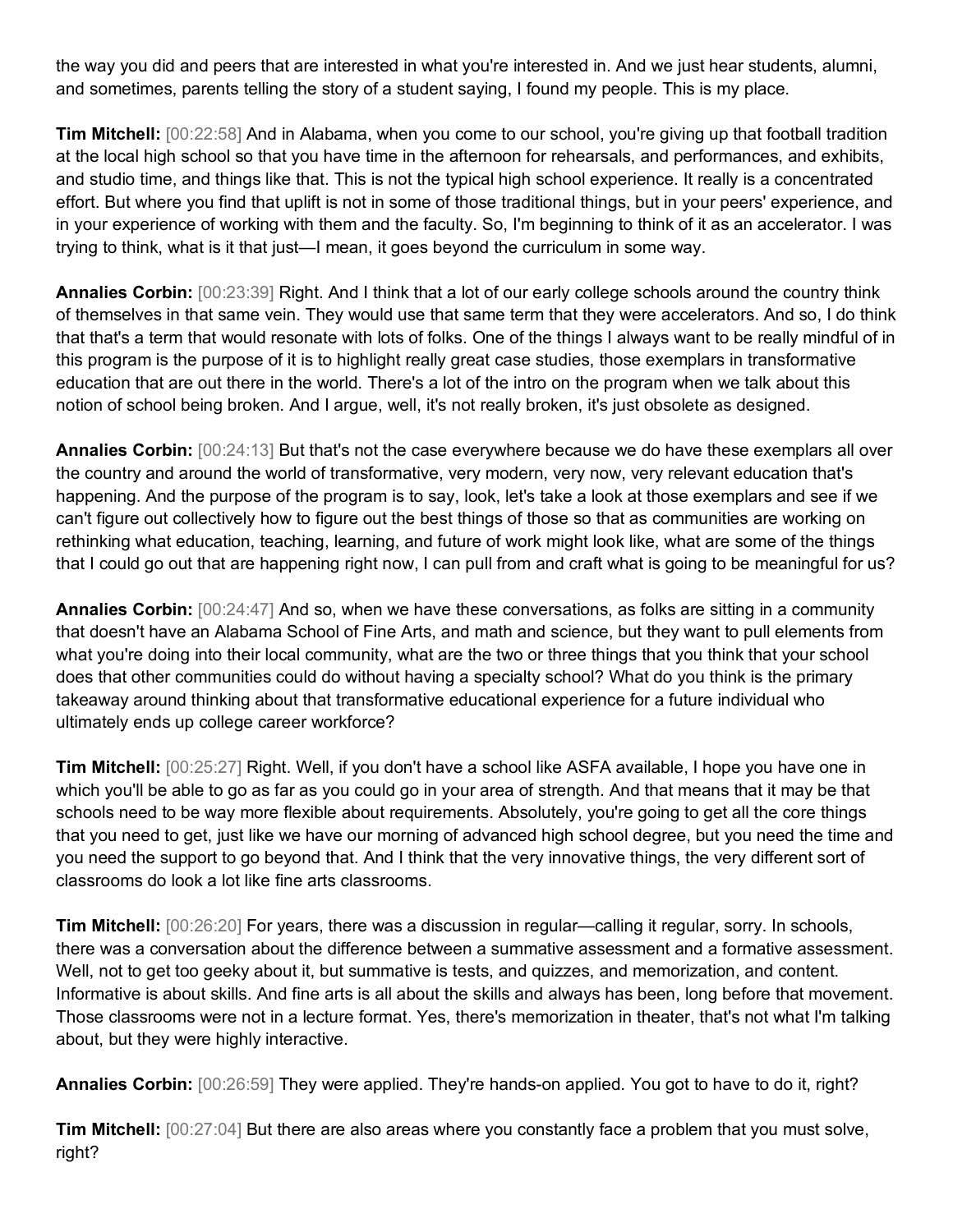## **Annalies Corbin:** [00:27:11] Right.

**Tim Mitchell:** [00:27:11] You don't come into the classroom with an answer, and your teacher is probably not giving you that answer, they're leading you on the process of making solutions. Now, that's one thing. You asked for three. So, the second thing is, the big thing in math and science, especially in the younger grades, has been to talk about makers. That whole movement was to talk, really, about applied math and science as it relates to creating a pipeline for robotics, for cyber, for that kind of maker, to understand how things work and how you can make things.

**Tim Mitchell:** [00:27:53] And this is where we get into 3D digital printers, and we get into teams that are trying to learn how to manage a drone, and build a robot, and all of these things. And it starts with the younger kids understanding maybe what's inside of that machine, right? Well, the fine arts were always makers as well, right? What is the difference between a robotics studio and a visual arts studio? You're going to be hardpressed to explain that to someone from another planet, right? When you say, well, they both have supplies and they both are a mess, right?

**Annalies Corbin:** [00:28:32] People are everywhere. Their stuff are spread around.

**Tim Mitchell:** [00:28:36] So, we were already project-based long before. And then, nothing compares, really, with having to share your work with your family and with the public. So, the performative aspect is my third thing, the performative aspect of putting together a visual arts exhibit, having an opening reception of, you didn't just write a short story and your poems, but you are now giving your senior reading and people are coming to the lecture hall to hear you give a poetry reading, or obviously, concerts, and music, productions in theater, productions in dance, maybe seeing the choreography that you as a senior came up with the younger students, where you don't typically have time for that.

**Tim Mitchell:** [00:29:25] But anyway, all of that is being a maker. And so, this is another area where the synergy, it feels like the creation of the Alabama School of Fine Arts with its math and science wing and specialty was sort of forward-thinking in a way that wasn't even anticipated, right? We're ahead on those things, but what's most valuable about them comes through in what we're now beginning to focus on, calling, future-proof skills. Because you talked about curriculum being out of date or education having been out of date, but these are the skills that are not going to be replaced by AI.

## **Annalies Corbin:** [00:30:06] Correct. Yes.

**Tim Mitchell:** [00:30:08] We could use AI, but these are the ones—and it's so interesting because we have so many students who do go on to ballet companies, or they go on to famous TV shows, or they write amazing novels that are so well-known, I could name some of those, or they're working for NASA on the Mars project. We have a bunch of those. I won't try to run through all of them. But the idea is we also have students who come out of here and they decide to do something else. But what they never lose is all of those habits of mind that they've developed as a maker in a creative field that is assessed with an audience.

**Annalies Corbin:** [00:30:46] Yeah, absolutely. And I could not have said that better. So, so completely aligned with the philosophy that we have at PAST. So, I want to thank you so very much, Dr. Mitchell, for spending time with us today for talking about the synergies that happen inside your school and with all of those students. And I am so hopeful that our listeners were as enraptured as I was. So, I want to visit. I want to see it. I've seen so many of these different programs around the world and there are some true, true standouts. And I love the